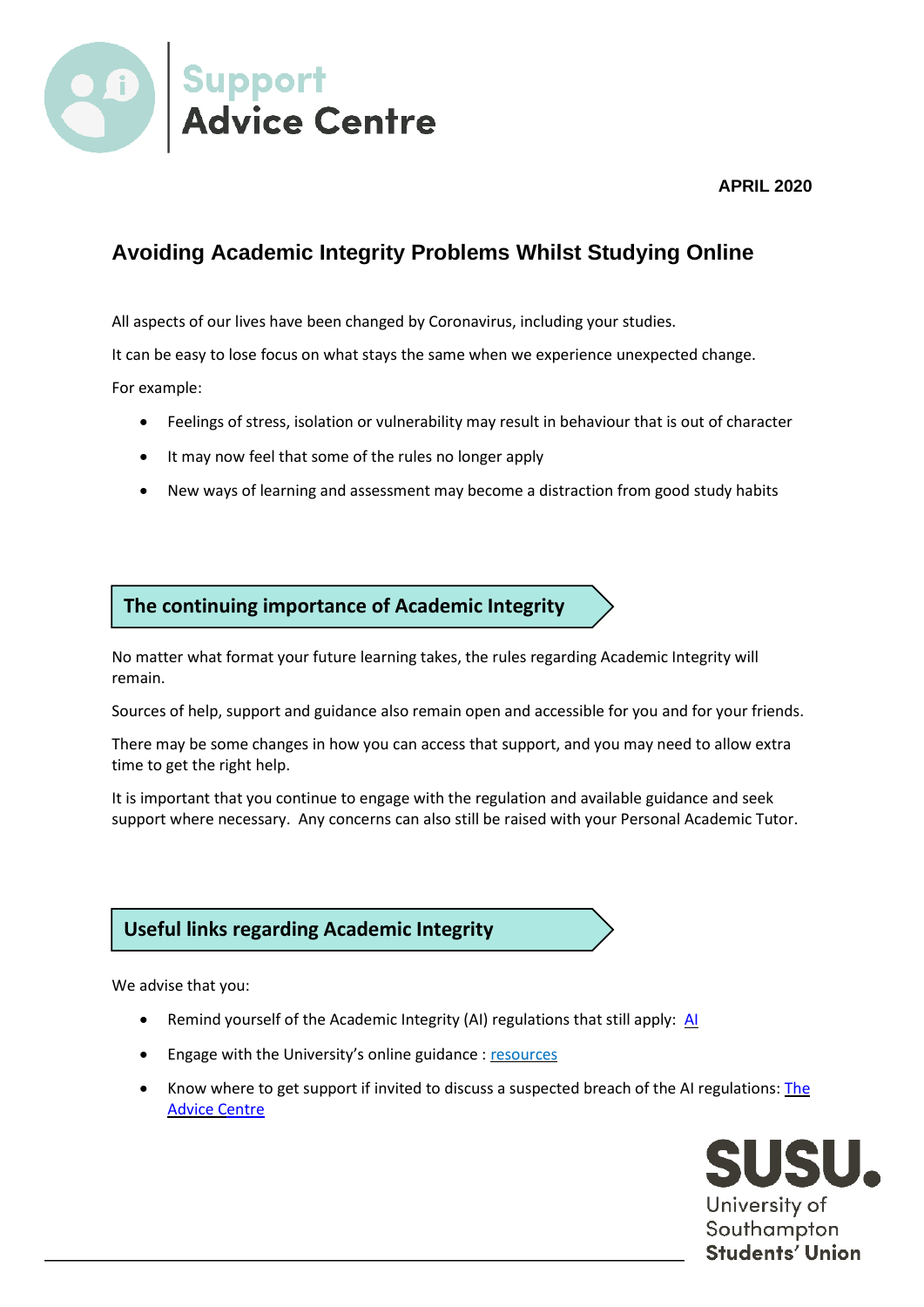

## **Dos & Don'ts**

| Take care of your wellbeing                                                                                                                                                                                                                                                                                                                                                                                                                                                                     |                                                                                                                                                                                           |  |  |  |
|-------------------------------------------------------------------------------------------------------------------------------------------------------------------------------------------------------------------------------------------------------------------------------------------------------------------------------------------------------------------------------------------------------------------------------------------------------------------------------------------------|-------------------------------------------------------------------------------------------------------------------------------------------------------------------------------------------|--|--|--|
| <b>Do</b><br>Reach out to trusted sources of good advice &<br>guidance relating to the health crisis such as<br>here & here                                                                                                                                                                                                                                                                                                                                                                     | Don't<br>Think you are alone or unsupported                                                                                                                                               |  |  |  |
| Inform the right people if your studies are impacted<br>When you experience the ups and downs that come with any change it can affect all aspects of<br>your life. This may include a negative impact on your academic work.                                                                                                                                                                                                                                                                    |                                                                                                                                                                                           |  |  |  |
| <b>Do</b><br>Contact your Personal Academic Tutor<br>or the Senior Tutor in your Faculty for<br>advice and guidance: Personal<br><b>Academic Tutor</b><br>Contact Enabling services to find out<br>about available support: here<br>Look at the Special Considerations<br>process (and criteria) for letting the<br>university know if your academic<br>performance is impaired for a taught<br>course (there are different<br>arrangements for PGR students):<br><b>Special Considerations</b> | Don't<br>Use 'essay mills' (see below)<br>Ask peers to share their work with you<br>(see below)<br>Look for a 'quick fix' such as 'cutting and<br>pasting' rather than proper note-taking |  |  |  |

#### **Missing friends and course mates**

*Working together in 'collaboration' with other students can enrich your academic work and build transferrable skills. With potentially fewer opportunities for face to face discussion, casual chats and the chance to 'simply let off steam'; it can be tempting to move to online interactions.*

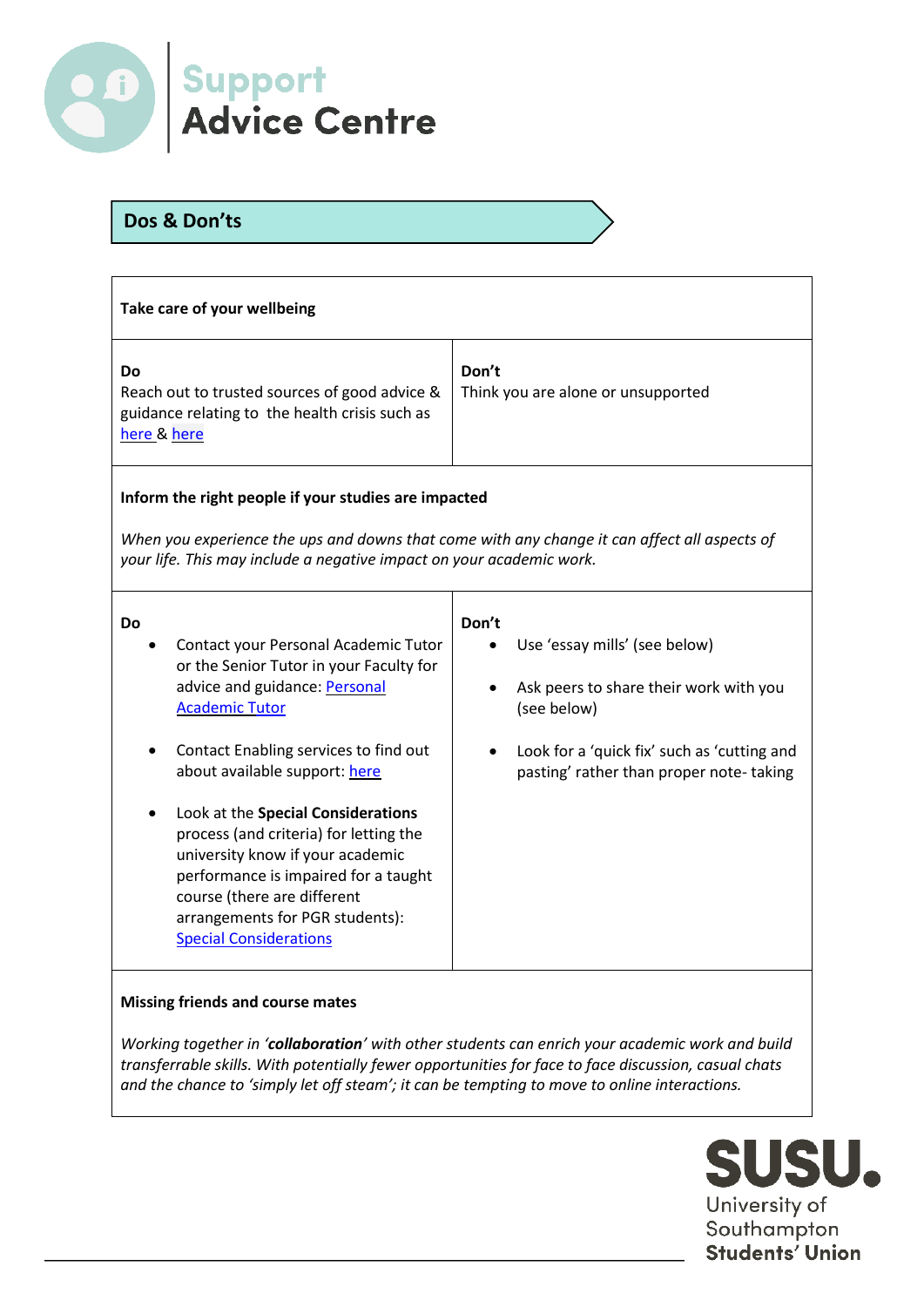

| Do                                                                                              | Don't     |                                                                          |
|-------------------------------------------------------------------------------------------------|-----------|--------------------------------------------------------------------------|
| Remember the importance of friends<br>$\bullet$<br>in tough times and maintain<br>relationships |           | Show your work to others (even if 'just'<br>for help with the structure) |
|                                                                                                 |           | Give specialist advice to friends                                        |
| Set time aside for regular catch ups<br>$\bullet$                                               |           |                                                                          |
|                                                                                                 | $\bullet$ | Send an e-mail to a friend you would not                                 |
| Direct friends to trusted sources of<br>$\bullet$<br>help & guidance                            |           | happily hear read out in a University<br>meeting                         |
|                                                                                                 |           |                                                                          |

*Previously, you may have been able to drop-in to a see your PAT or other academic to ask for help, talk about issues affecting your work or simply clear up how to reference a particular source. However, staff and services are still there to support you.*

| Do        |                                                                                                                                                                 | Don't                                                                      |  |
|-----------|-----------------------------------------------------------------------------------------------------------------------------------------------------------------|----------------------------------------------------------------------------|--|
| $\bullet$ | Familiarise yourself with trustworthy<br>sources of help & support:<br><b>Academic Skills Hub</b><br><b>The Advice Centre</b><br><b>Personal Academic Tutor</b> | Pretend you can deal with everything<br>$\bullet$<br>alone and unsupported |  |
| $\bullet$ | Factor in adequate time to access help<br>and support into your workplan                                                                                        | Rely on friends or family to provide<br>specialist advice                  |  |
| $\bullet$ | Keep a record of the e-mails you have<br>sent, and steps taken to access help                                                                                   | Trust the often unreliable promises of<br>٠<br>help the internet offers    |  |

## **Essay mills – a warning**

Companies selling essays and assignments have sophisticated ways of marketing to students. Often, these companies will exploit feelings of isolation and vulnerability with promises that *sound too good to be true* and probably are. (*cont. on next page*)